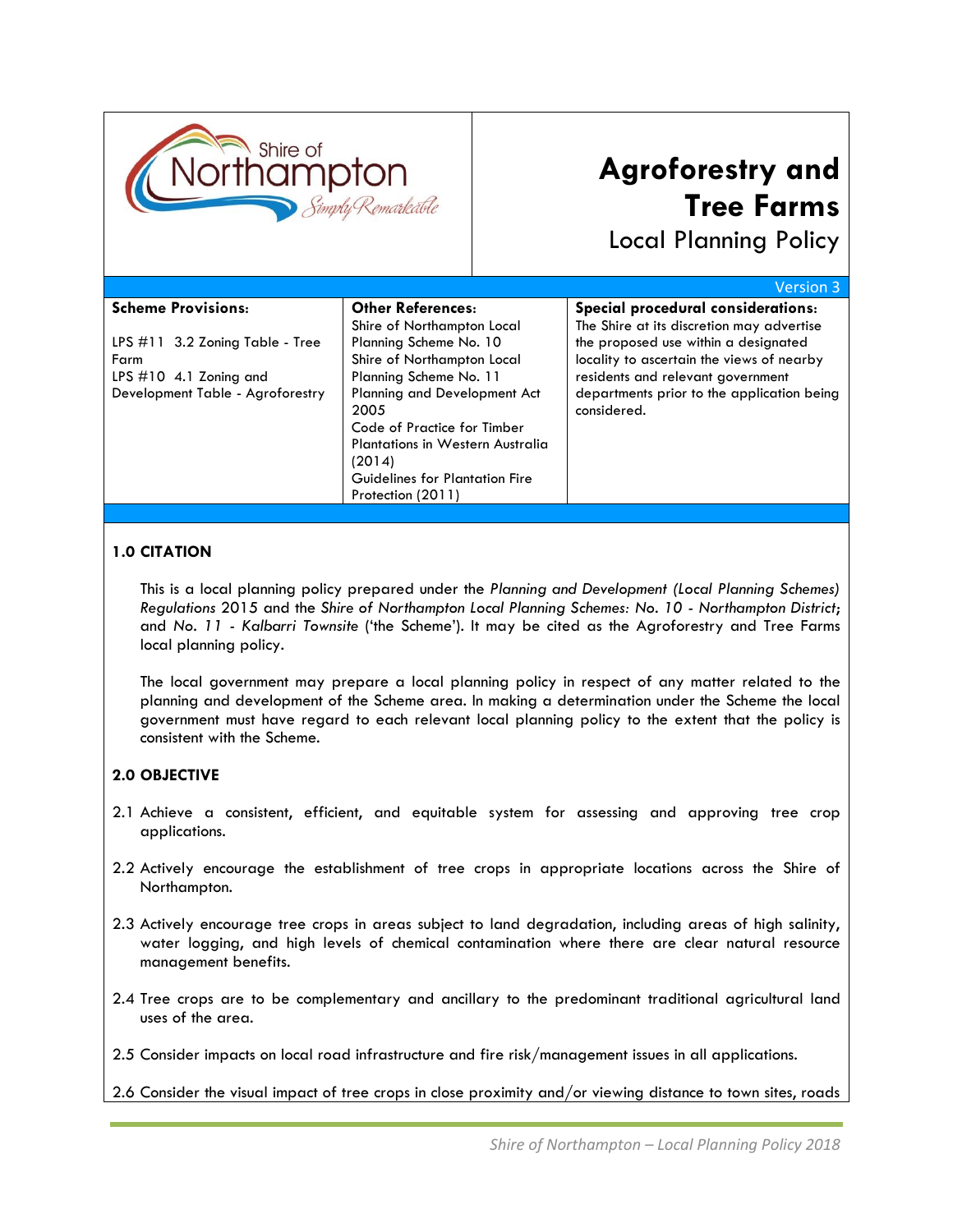of local and regional significance, and areas of scenic beauty.

- 2.7 Encourage operators, managers, government and non-government agencies, investors, and land holders to work in partnership wherever possible.
- 2.8 Encourage operators to abide by the Industry Code of Practice, relevant legislation, State Strategy for Plantations and Farm Forestry and this policy.
- 2.9 Outline the matters required to be addressed for assessment to be undertaken under the planning system and other legislation.
- 2.10 The Council recognises that other matters, not listed above, may be raised during assessment of applications, such as submissions by third parties, which will be noted but not necessarily used in determining an application. As such matters may be covered by other legislation, fall under the responsibility of other agencies, or may not be considered relevant or valid planning considerations.

## **3.0 POLICY STATEMENT**

## **3.1 Definitions**

For the purposes of this policy:

*'Agroforestry'* means land used commercially for tree production and agriculture where trees are planted in blocks of more than one hectare.

**'***Fire Barrier'* comprising a 26m strip, cleared of vegetation to no more than 300mm with a 2m fire break on either side.

*'Plantation'* has the same meaning as in the *Code of Practice for Timber Plantations in Western Australia (2006)* published by the department of Conservation and Land Management and the Australian Forest Growers.

*'Tree Crop'* means trees planted under the management of one Applicant with an aggregate area greater than 40 hectares and with the intent of producing commercial products. Commercial products include all wood and non-wood products that can be sold to a third party. Wood products are produced when trees are harvested, such as woodchips or sawlogs, while non-wood products include products such as carbon and potentially environmental services.

**'Tree Farm'** means land used commercially for tree production where trees are planted in blocks of more than one hectare, including land in respect of which a carbon right is registered under the Carbon Rights Act 2003 section 5.

### **3.2 Background**

This Policy applies to agroforestry, tree farms and tree crops, otherwise termed 'Tree Crops' for the purpose of this Policy, that has the potential to become a prominent land-use across the Shire where landholders and private investors seek to:

- capitalise on emerging opportunities for farm forestry;
- diversify income streams; and
- gain on farm environmental benefits that can be realised from integrated tree crops.

Given the increasing opportunities and interest in tree crop development it is timely for local governments to ensure that these developments where possible are adequately managed to avoid environmental and/or land-use conflict that could potentially arise, and optimise the potential benefits to the community.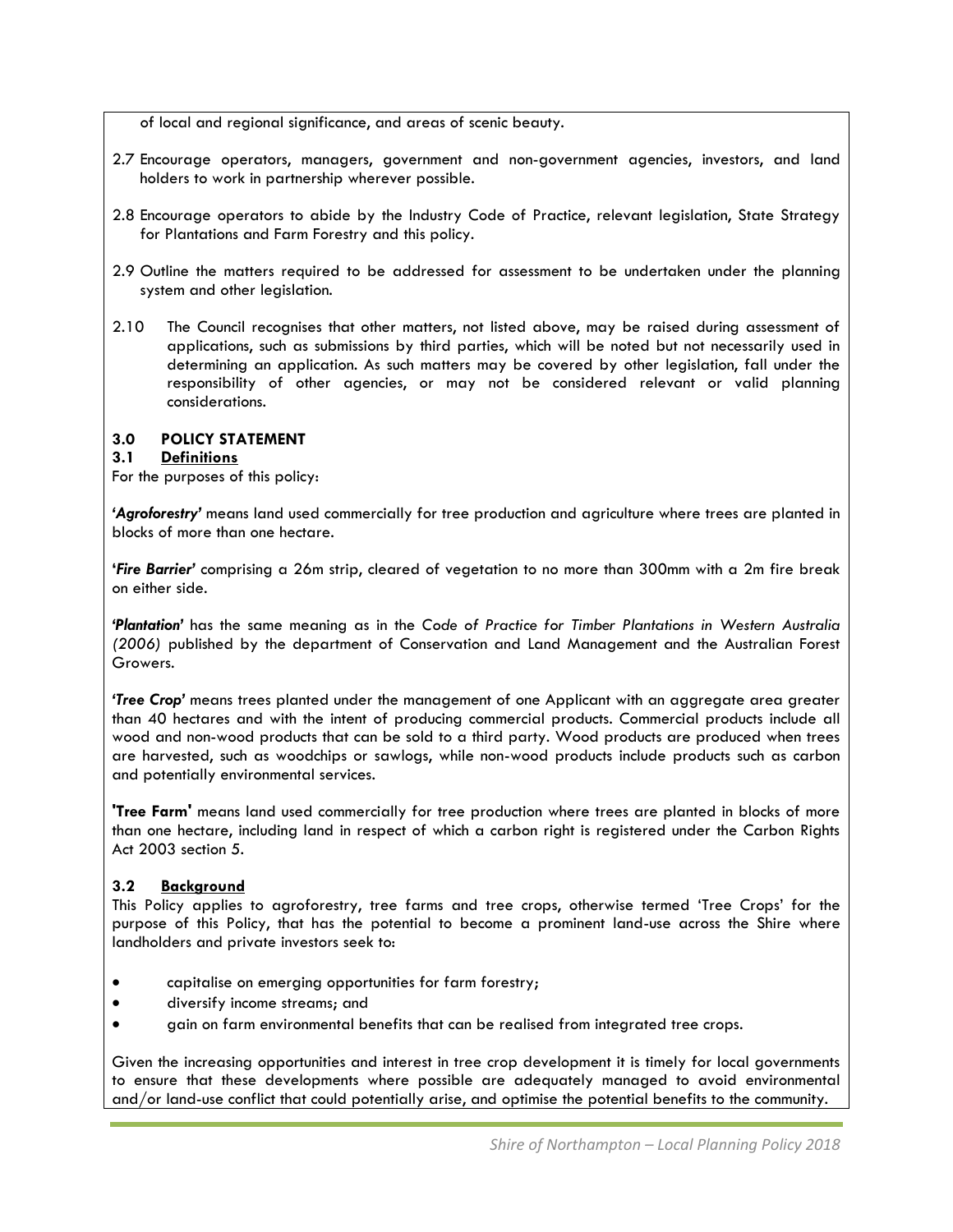These issues now have been addressed in various ways, the most significant being the *Code of Practice for Timber Plantations in Western Australia* by the Australian Forest Growers (WA) group in conjunction with the Department of Conservation and Land Management, and the subsequent review of that document. The code of practice is available from: [www.forestindustries.com.au](http://www.forestindustries.com.au/)

Therefore, this Policy seeks to clarify the Council's position on the establishment of tree crops.

## **3.3 General Planning Considerations & Application Requirements**

This policy applies to all 'General Rural' zoned land in the *Shire of Northampton Local Planning Scheme No.10 - Northampton District* and 'Rural' zoned land within the *Shire of Northampton Local Planning Scheme No. 11 - Kalbarri Townsite*.

### *3.3.1 General Planning Considerations*

In planning for tree farms consideration should be given to the following:

- a) The provisions of the code of practice.
- b) Impact of high-value land and water resources in areas of agricultural significance.
- c) The environmental, social and economic effects of tree farm development.
- d) The capacity of the regional and local road network to service timber harvesting needs.
- e) The visual landscape, including the need to protect and enhance areas of high scenic quality.
- f) The compatibility of tree farms with adjacent land uses.
- g) The proximity to any land zoned or earmarked for residential development, with the desire to maintain at least a 1 kilometre buffer.
- h) Acceptable separation distances between the tree farm use and any use which may be sensitive to the proposal or the exposure of pesticides (mainly if any aerial spraying is proposed).

### *3.3.2 Application Requirements*

In the absence of more prescriptive details as to what the Council considers to constitute 'agroforestry' and 'tree farms', and recognising there could be a degree of overlap between the respective definitions, for the purpose of this policy in assessing applications, the Shire will require the following:

- a) Completion of an Application for Development Approval Form
	- NOTE: (1) Please note that an application may be made upon land that is not in the ownership of the applicant where the application form is signed by the owner(s) of the land as specified upon the Certificate of Title AND the applicant(s). (2) An application can cover multiple tree crop developments, which may be on different titles, provided they are under the management of one Applicant (the form is required to be signed by the relevant landowners of each title).
- b) The application is to include or be accompanied by the following;
	- i. Map showing location of trees, access roads, structures and buildings, natural features (including native vegetation and water courses) and other relevant information, such as hazards and significant features (drawn to scale and to a professional standard);
	- ii. A species list (including approximate density and number to be planted) for the proposal;
	- iii. An explanation of how the application complies with the Code of Practice);
	- iv. Information pertaining to the projected volume of water usage;
	- v. A fire management plan which includes details on access, fire barrier, water supplies, separation distance between plantings and setbacks from onsite and off-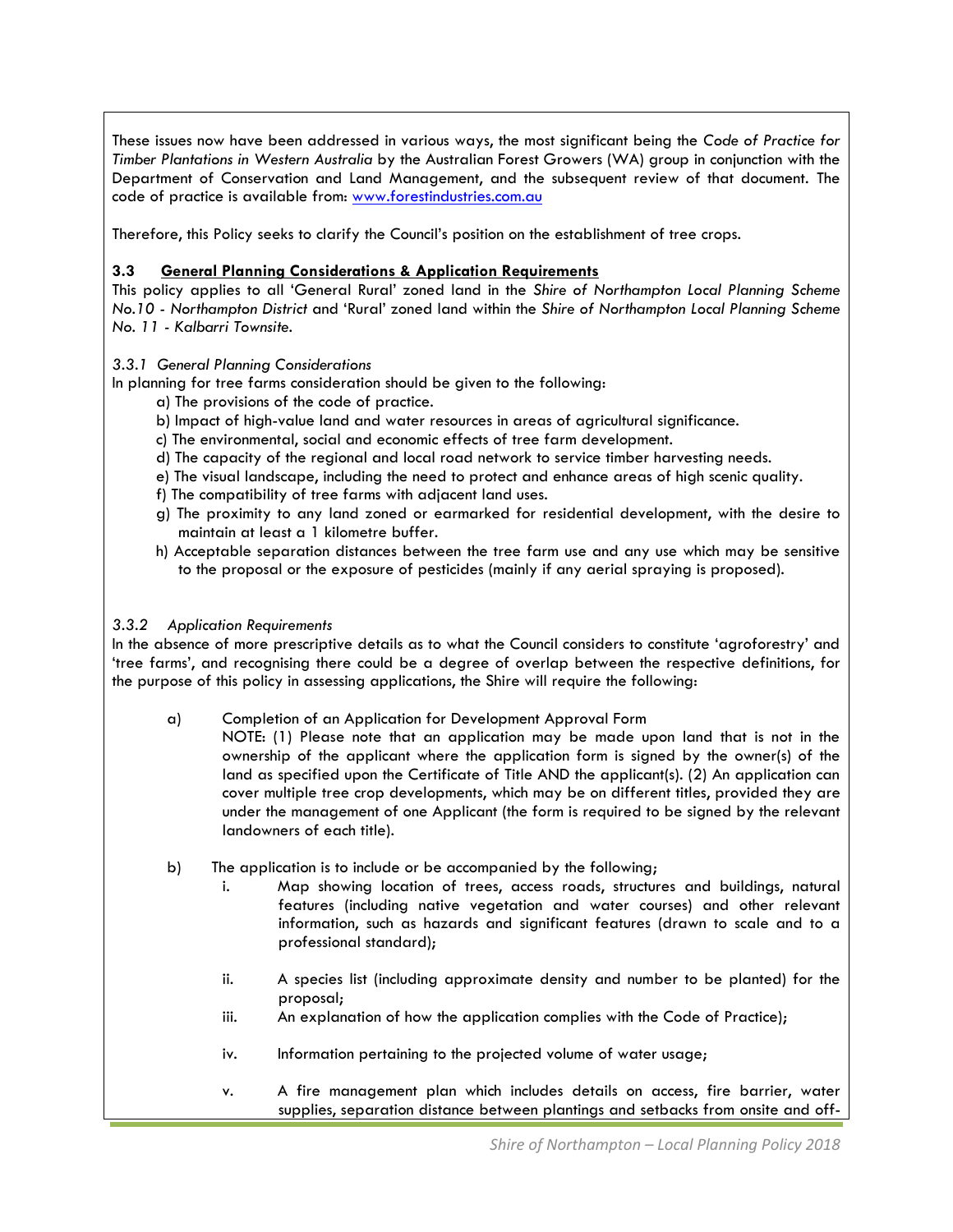site dwellings (*Department of Fire and Emergency Services Guidelines for Plantation Fire Protection* (2011) will be used to assess Fire Management Plans in applications);

- vi. A visual impact assessment may be required where the development site is in close proximity and/or viewing distance from townsite boundaries, roads of regional or local significance, or areas deemed by the Shire to have a high level of scenic or heritage value;
- vii. Provide estimated harvest time(s). It will be a condition of any development approval that a Harvest/Transport Plan be submitted to Council for separate approval 12 months prior to the commencement of harvesting that details expected transport routes, and proposed machinery requirements – refer to notes below; and
- viii. Development application fee, charged as per Item 1(a) of Planning Service Fees.

### NOTES:

*Additional Approvals* 

- Proposed new buildings and structures relating to a tree crop development may be subject to additional/other applications and approvals of the Local Government and other agencies.
- Should the application propose the clearing of existing remnant vegetation the applicant is required to liaise with the Department of Water and Environment Regulation to obtain the relevant approvals.
- *3.3.3 Additional Considerations*

### Water

The Shire may seek advice from the Department of Water and Environment Regulation to assist in determining the application, with specific reference to ground and surface water impacts. In particular applications will need to have regard for the Department's Water Quality Protection Note 'Vegetation buffers to sensitive water resources'. Should the Department raise significant concerns or objections to the proposal the application may ultimately be refused by the Council.

### Harvest and Transport

The Shire recognises the future locations of processing facilities in or near the Mid West region is currently unknown, and it is therefore difficult to prepare a transport plan prior to commencement of tree crop development. Nevertheless, the Shire will require an understanding of expected harvest and transport routes through the Shire at the application stage, with the requirement of a transport plan/strategy to be prepared to the requirements and approval of the Shire and Main Roads WA and that this plan be submitted twelve (12) months prior to the commencement of harvesting depending on scale and nature of harvest.

Where the Shire and/or Main Roads WA considers the existing road infrastructure is not adequate to service the future harvest, the applicant/operator will be required to make suitable and safe access arrangements. If a suitable and safe arrangement cannot be identified and there is likelihood that this cannot be secured or improved, the Council may refuse the application.